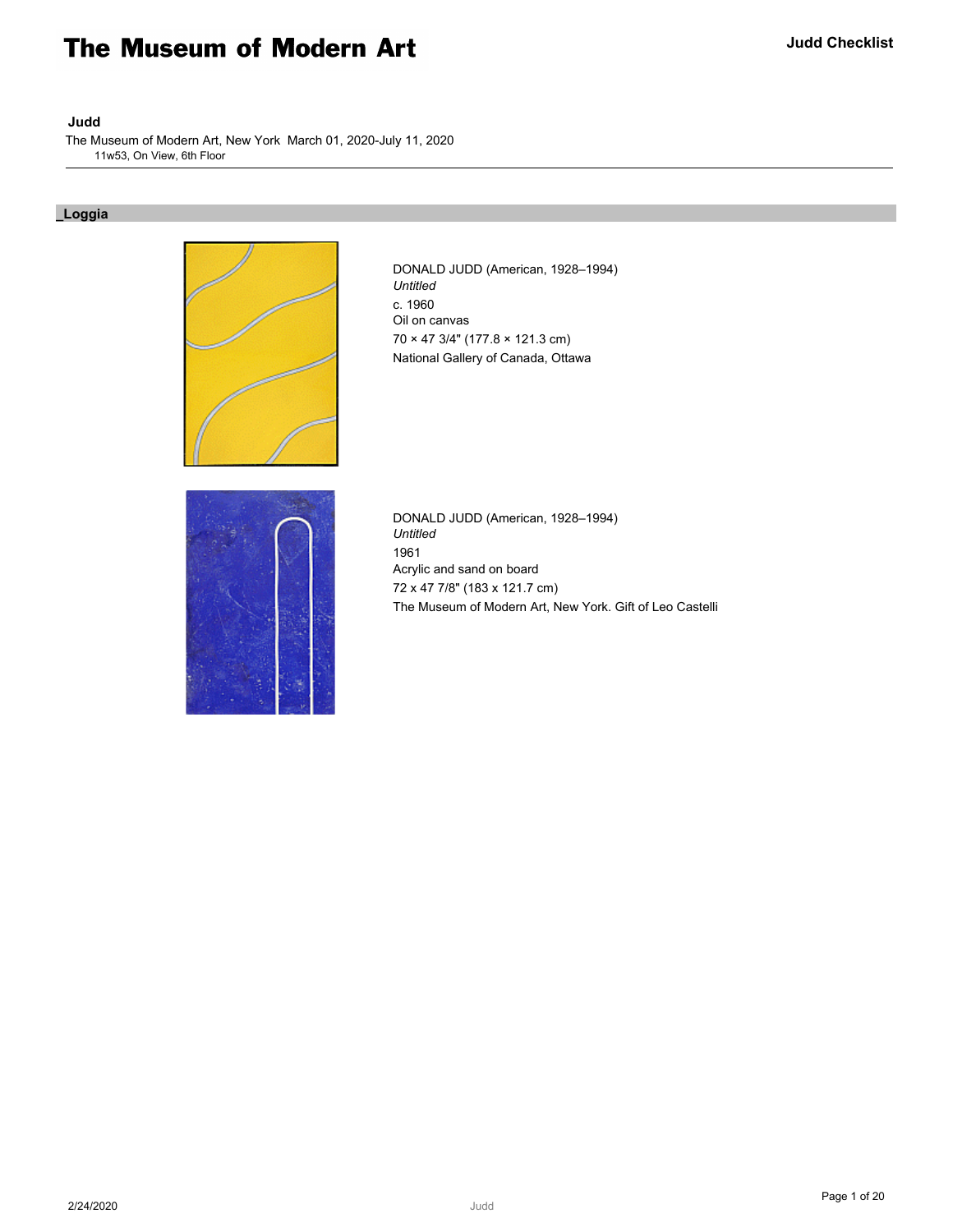

DONALD JUDD (American, 1928–1994) *Untitled* 1961 Oil on composition board mounted on wood, with inset tinned steel baking pan 48 1/8 x 36 1/8 x 4" (122.2 x 91.8 x 10.2 cm) The Museum of Modern Art, New York. Gift of Barbara Rose



DONALD JUDD (American, 1928–1994) *Untitled (11-L)* 1961–69 One from a series of twenty-six woodcuts composition (irreg.): 26 3/16 x 16" (66.5 x 40.6 cm); sheet: 30 5/8 x 22 1/16" (77.8 x 56 cm) The Museum of Modern Art, New York. Gift of Philip Johnson



DONALD JUDD (American, 1928–1994) *Untitled (2-L)* 1961–69 One from a series of twenty-six woodcuts composition: 25 3/4 x 15 15/16" (65.5 x 40.5 cm); sheet: 30 1/2 x 21 15/16" (77.5 x 55.8 cm) The Museum of Modern Art, New York. Gift of Edgar B. Howard through the Associates



DONALD JUDD (American, 1928–1994) *Untitled* 1962 Cadmium red light oil on liquitex and sand on Masonite with yellow 48 × 96 × 2 1/2" (121.9 × 243.8 × 6.4 cm) San Francisco Museum of Modern Art Bequest of Phyllis C. Wattis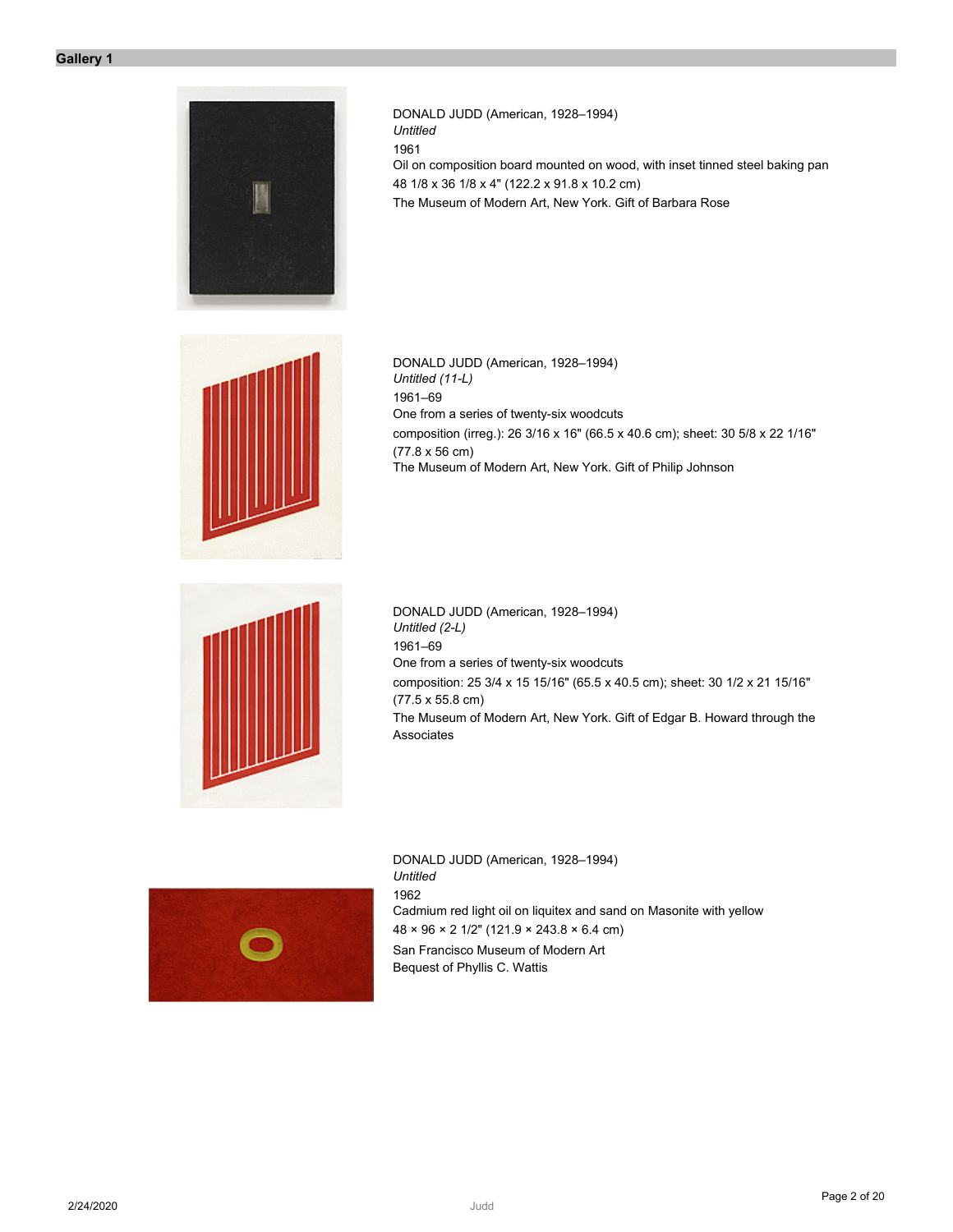

DONALD JUDD (American, 1928–1994) *Untitled* 1963 Cadmium red light oil and black oil on wood with galvanized iron and aluminum 76 × 96 × 11 3/4" (193 × 243.8 × 29.8 cm) Collezione Prada, Milano



DONALD JUDD (American, 1928–1994) *Untitled* 1963 Purple lacquer on aluminum, light cadmium red oil on wood 5 1/8 × 32 5/8 × 5 1/8" (13 × 82.8 × 13 cm) Collection Martin Z. Margulies



DONALD JUDD (American, 1928–1994) *Untitled* 1963/1975 Cadmium red light oil on wood and purple lacquer on aluminum 48 × 83 × 48" (121.9 × 210.8 × 121.9 cm) National Gallery of Canada, Ottawa



DONALD JUDD (American, 1928–1994) *Untitled* 1963 Cadmium red light oil on wood with iron pipe 22 1/8 × 45 3/8 × 30 1/2" (56.2 × 115.3 × 77.5 cm) Hirshhorn Museum and Sculpture Garden, Smithsonian Institution, Washington, DC, Joseph H. Hirshhorn Purchase Fund, 1991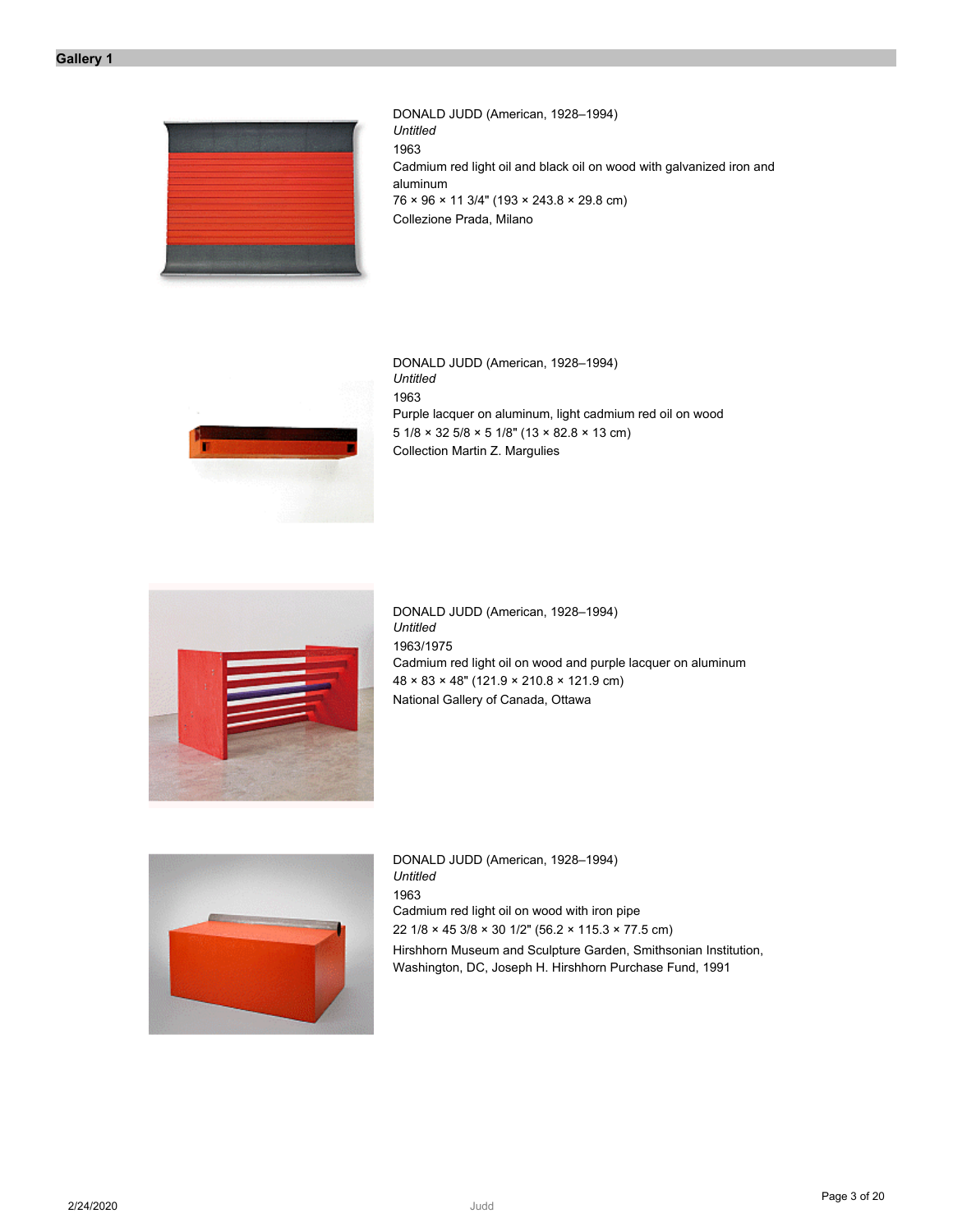

DONALD JUDD (American, 1928–1994) *Untitled* 1963 Cadmium red light oil on wood 20 3/4 × 16 3/4 × 2" (52.7 × 42.5 × 5.1 cm) Judd Foundation



DONALD JUDD (American, 1928–1994) *Untitled* 1963 Cadmium red light oil on wood 20 3/4 × 16 3/4 × 2" (52.7 × 42.5 × 5.1 cm) Judd Foundation



DONALD JUDD (American, 1928–1994) *Untitled* 1963 Cadmium red light oil on wood with violet Plexiglas 19 1/2 × 48 1/2 × 48 1/2" (49.5 × 123.2 × 123.2 cm) National Gallery of Art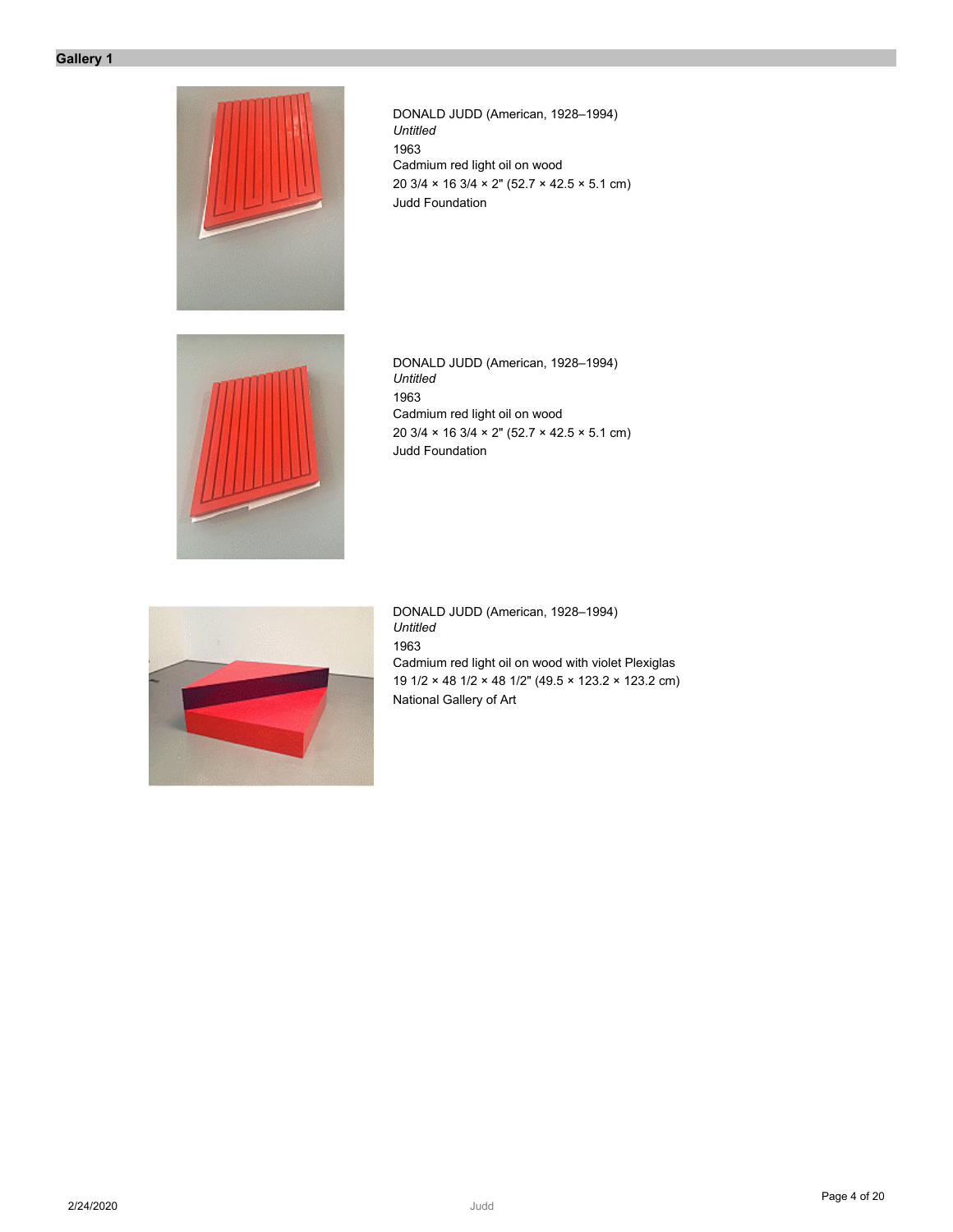

DONALD JUDD (American, 1928–1994) *Drawing for a floor piece (cf. DSS 39)* 1963 Pencil on paper Sheet: 11 × 14" (27.9 × 35.6 cm) Kunstmuseum Basel



DONALD JUDD (American, 1928–1994) *Drawing for wall pieces (cf. DSS 40)* 1963 Pencil on paper Sheet: 11 × 14 (27.9 × 35.6 cm) Kunstmuseum Basel



DONALD JUDD (American, 1928–1994) *Drawing for a floor piece* 1964 Pencil on paper Sheet: 11 × 14" (27.9 × 35.5 cm) Kunstmuseum Basel



DONALD JUDD (American, 1928–1994) *Drawing for wall pieces (cf. DSS 98)* 1964-65 Pencil on paper Sheet: 11 × 14" (27.9 × 35.5 cm) Kunstmuseum Basel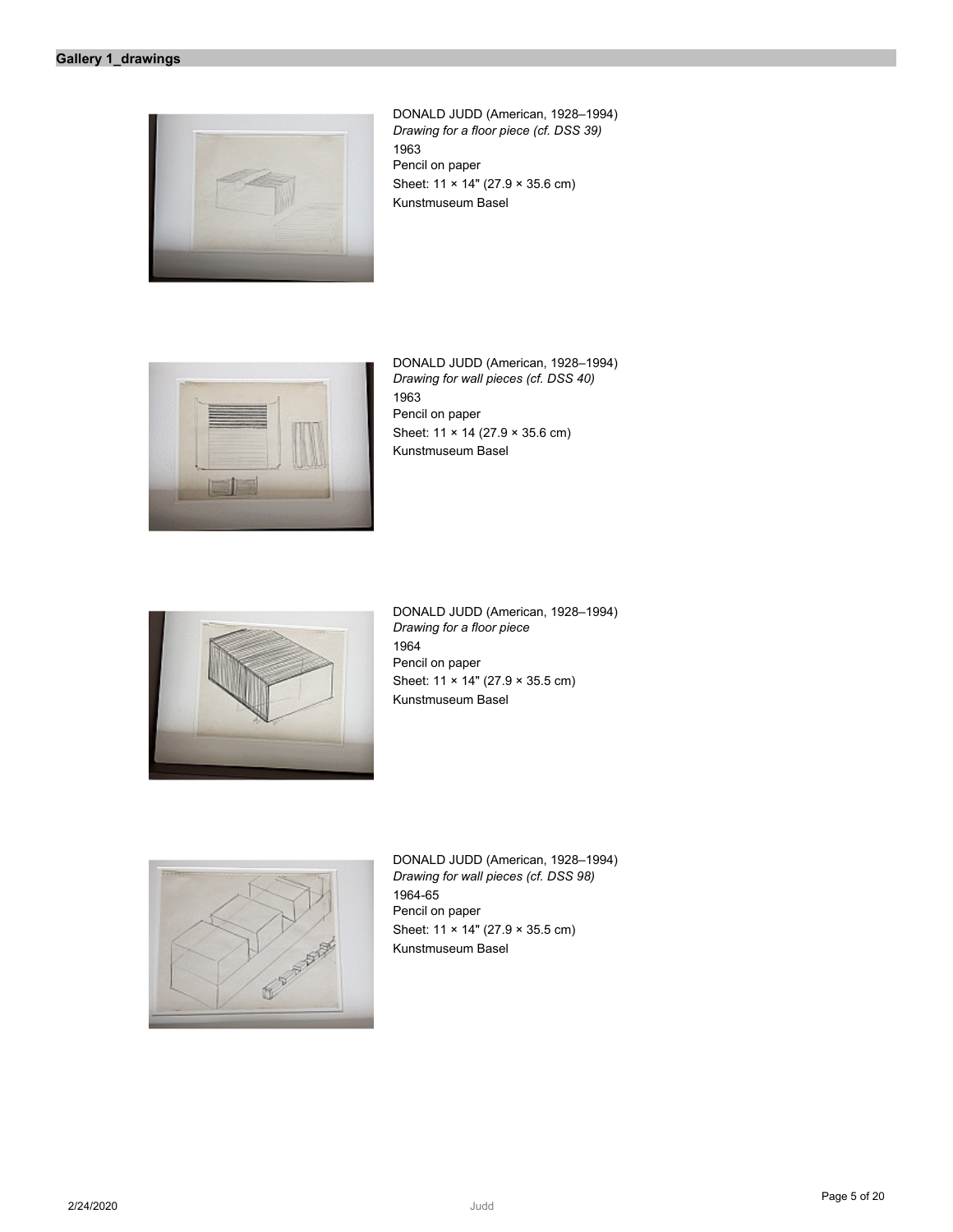

DONALD JUDD (American, 1928–1994) *Untitled* 1964 Light cadmium red enamel on galvanized iron 15 1/2 × 93 × 78" (39.4 × 236.2 × 198.1 cm) Private Collection, courtesy David Zwirner



DONALD JUDD (American, 1928–1994) *Untitled* 1964 Orange pebbled Plexiglas and hot-rolled steel 20 × 45 3/8 × 31" (50.8 × 115.3 × 78.7 cm) Stephen Flavin, Garrison



DONALD JUDD (American, 1928–1994) *Untitled* 1964 Brass and blue lacquer on galvanized iron 40 1/2 × 84 × 6 3/4" (102.9 × 213.4 × 17.1 cm) National Gallery of Canada, Ottawa



DONALD JUDD (American, 1928–1994) *To Susan Buckwalter* 1965 Blue lacquer on aluminum and galvanized iron 30 × 141 × 30" (76.2 × 358.1 × 76.2 cm) The Doris and Donald Fisher Collection at the San Francisco Museum of Modern Art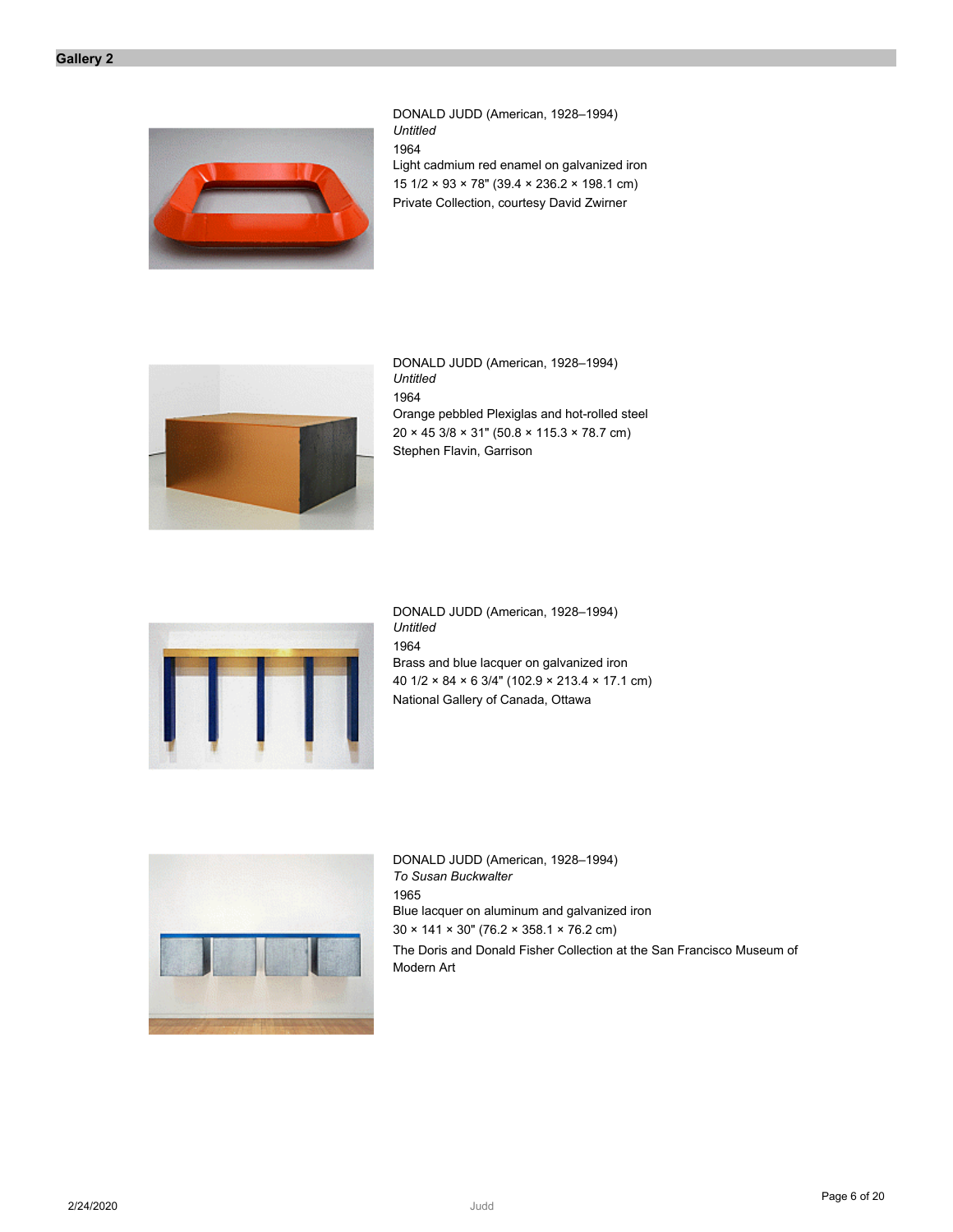

DONALD JUDD (American, 1928–1994) *Untitled* 1965 Galvanized iron Seven units, each 9 x 40 x 30" (22.8 x 101.6 x 76.2 cm), installed vertically with 9" (22.8 cm) intervals. Overall: 117 3/16 x 40 x 30" (297.7 x 101.6 x 76.2 cm) Moderna Museet, Stockholm



DONALD JUDD (American, 1928–1994) *Untitled* 1966 Turquoise paint on aluminum 10 units, each: 48 × 120 × 6 5/8" (121.9 × 304.8 × 16.8 cm), with 6" (15.2 cm) intervals. Overall: 48 × 120 × 120" (121.9 × 304.8 × 304.8 cm) Whitney Museum of American Art, New York. Gift of Howard and Jean Lipman.



DONALD JUDD (American, 1928–1994) *Untitled* 1967 (refabricated 1973-75) Lacquer on galvanized iron 14 5/8" x 6' 4 5/8" x 25 5/8" (37.2 x 194.6 x 65.1 cm) The Museum of Modern Art, New York. Gift of Philip Johnson (by exchange)



DONALD JUDD (American, 1928–1994) *Untitled* 1967 Lacquer on galvanized iron Twelve units, each 9 x 40 x 31" (22.8 x 101.6 x 78.7 cm), installed vertically with 9" (22.8 cm) intervals The Museum of Modern Art, New York. Helen Acheson Bequest (by exchange) and gift of Joseph Helman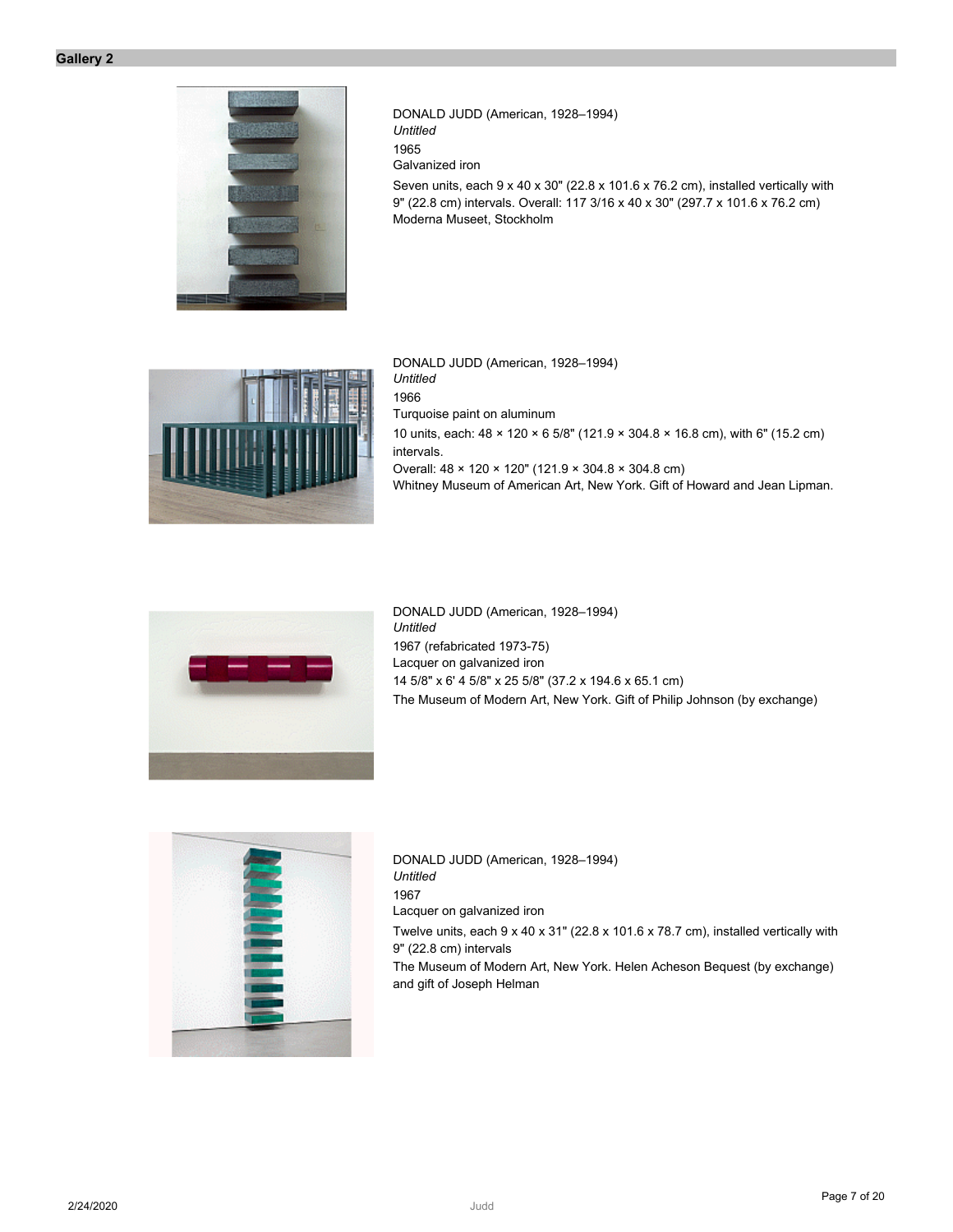

DONALD JUDD (American, 1928–1994) *Untitled* 1968 Brass 22 × 48 1/4 × 36", 240 lb. (55.9 × 122.6 × 91.4 cm, 108.9 kg) The Museum of Modern Art, New York. Gift of Philip Johnson



DONALD JUDD (American, 1928–1994) *Untitled* 1968 Stainless steel and yellow Plexiglas Ten units, each 9 x 40 x 31" (22.8 x 101.6 x 78.7 cm), with 9" (22.8 cm) intervals. Froehlich Collection, Stuttgart



DONALD JUDD (American, 1928–1994) *Untitled* 1968 Stainless steel and amber Plexiglas Six units, each 34 × 34 × 34" (86.4 × 86.4 × 86.4 cm), with 8" (20.3 cm) intervals. Overall: 34 × 244 × 34" (86.4 × 619.8 × 86.4 cm) Layton Art Collection Inc., Purchase, at the Milwaukee Art Museum



chance.com

DONALD JUDD (American, 1928–1994) *Untitled* 1969 Cold-rolled steel Six units, each 39 3/8 × 39 3/8 × 39 3/8" (100 × 100 × 100 cm), with 9 3/4" (25 cm) intervals. Overall: 39 3/8 × 285 1/2 × 39 3/8" (100 x 725.2 x 100 cm) Kunstmuseum Basel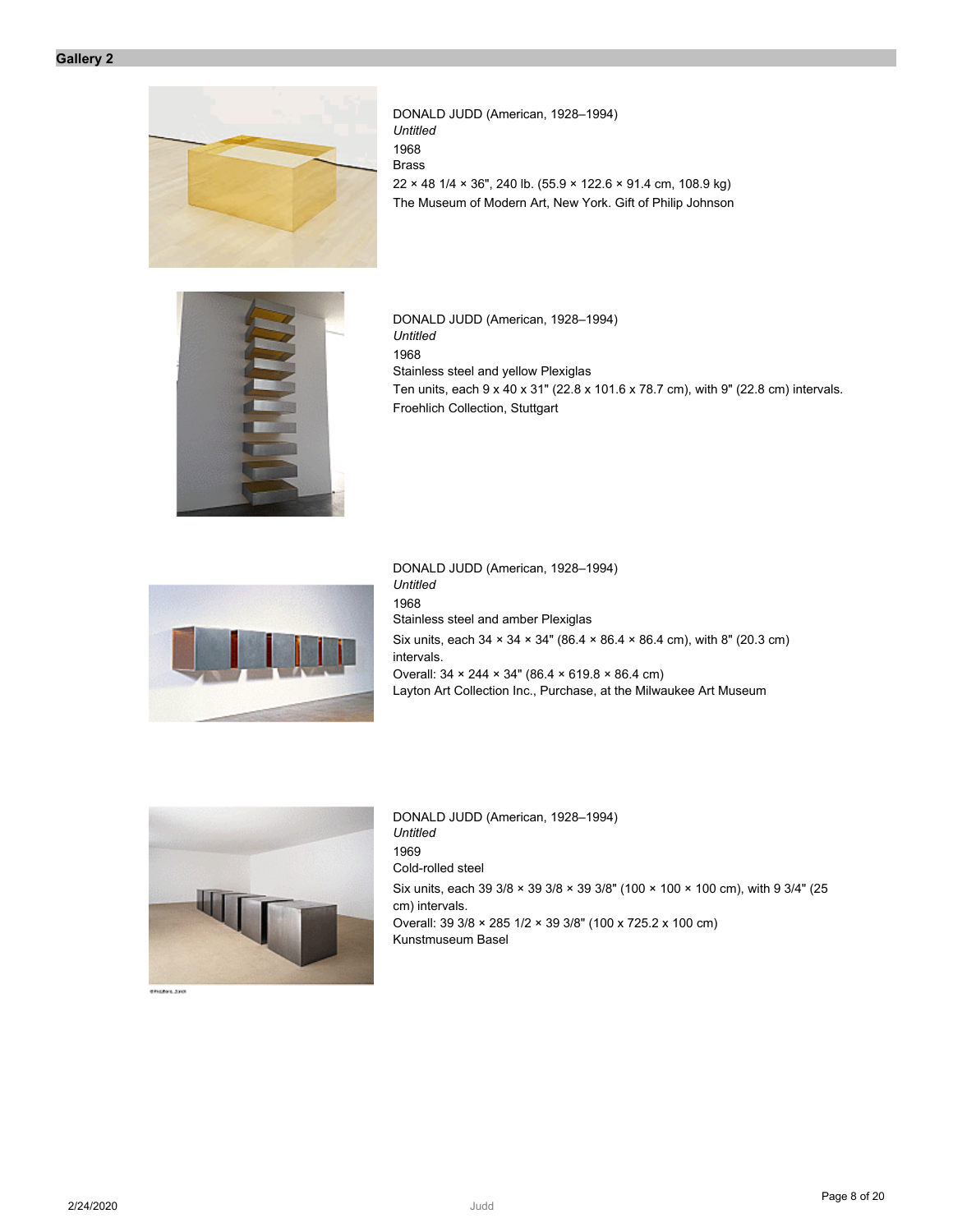

DONALD JUDD (American, 1928–1994) *Untitled* 1969 Perforated 12-gauge cold-rolled steel 8 × 120 × 66" (20.3 × 304.8 × 167.6 cm) Museum für Moderne Kunst Frankfurt



DONALD JUDD (American, 1928–1994) *Untitled* 1970 Purple lacquer on aluminum and light cadmium red enamel on cold-rolled steel 8 1/4 × 161 × 8" (21 × 408.9 × 20.3 cm) Kunstmuseum Basel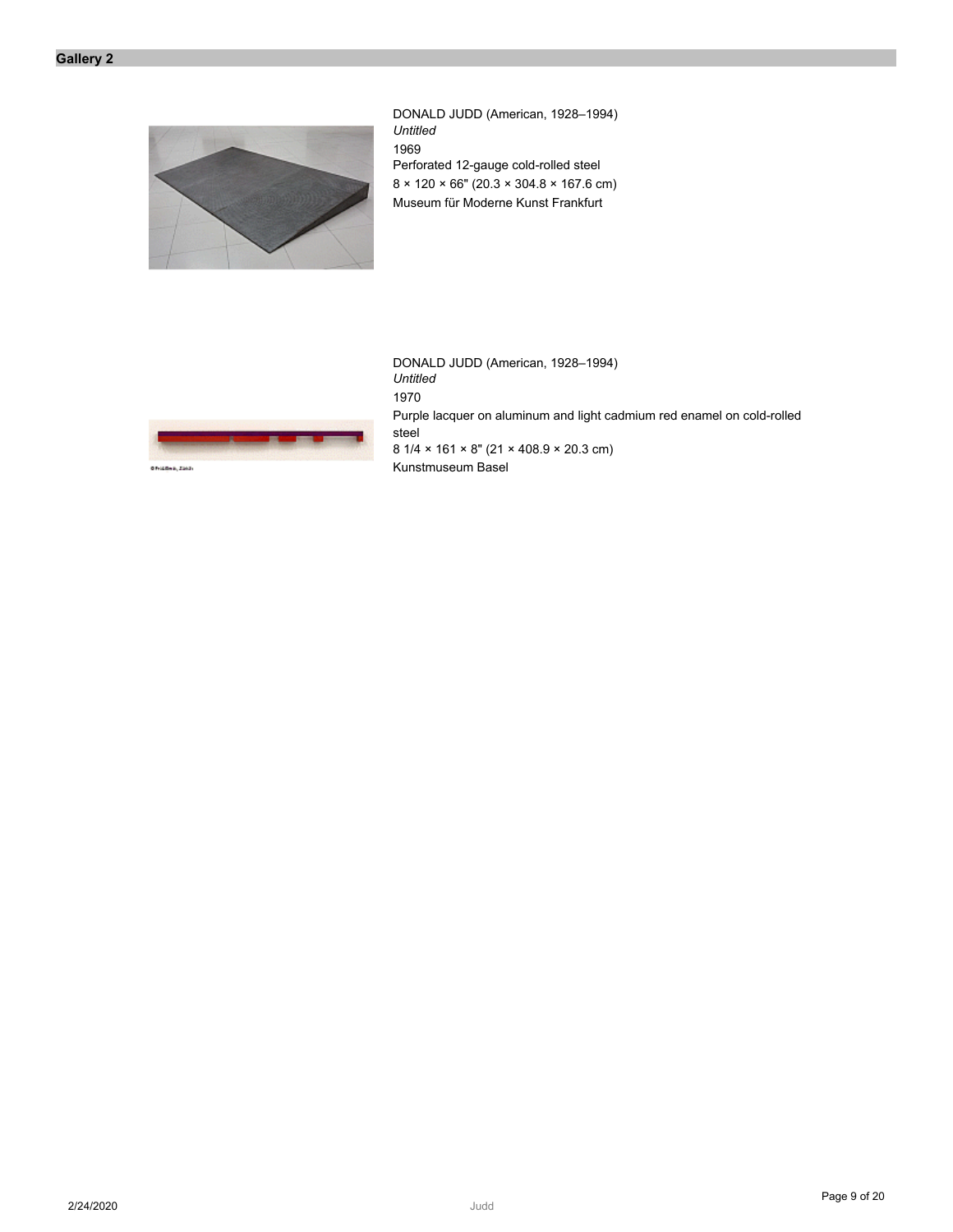

DONALD JUDD (American, 1928–1994) *Untitled* 1969 Copper Ten units, each 9 x 40 x 31" (22.8 x 101.6 x 78.7 cm), with 9" (22.8 cm) intervals. Overall: 171 x 40 x 31" (433.2 x 101.6 x 78.7 cm) Solomon R. Guggenheim Museum, New York, Panza Collection, 1991



DONALD JUDD (American, 1928–1994) *Untitled* 1969 Clear anodized aluminum and blue Plexiglas Four units, each  $48 \times 60 \times 60$ " (121.9  $\times$  152.4  $\times$  152.4 cm), with 12" (30.5 cm) intervals. Overall: 48 × 276 × 60" (121.9 × 701 × 152.4 cm) Saint Louis Art Museum



DONALD JUDD (American, 1928–1994) *Untitled* 1970 Clear anodzied and purple anodized aluminum 8 1/4 × 253 × 8" (21 × 642.6 × 20.3 cm) Dallas Museum of Art, fractional gift of The Rachofsky Collection



DONALD JUDD (American, 1928–1994) *Untitled* 1973 Plywood 6 units, each: 72 × 143 × 72" (182.9 × 363.2 × 182.9 cm) with 12" intervals. Overall: 72 × 585 × 72" (182.9 × 1485.9 × 182.9 cm). National Gallery of Canada, Ottawa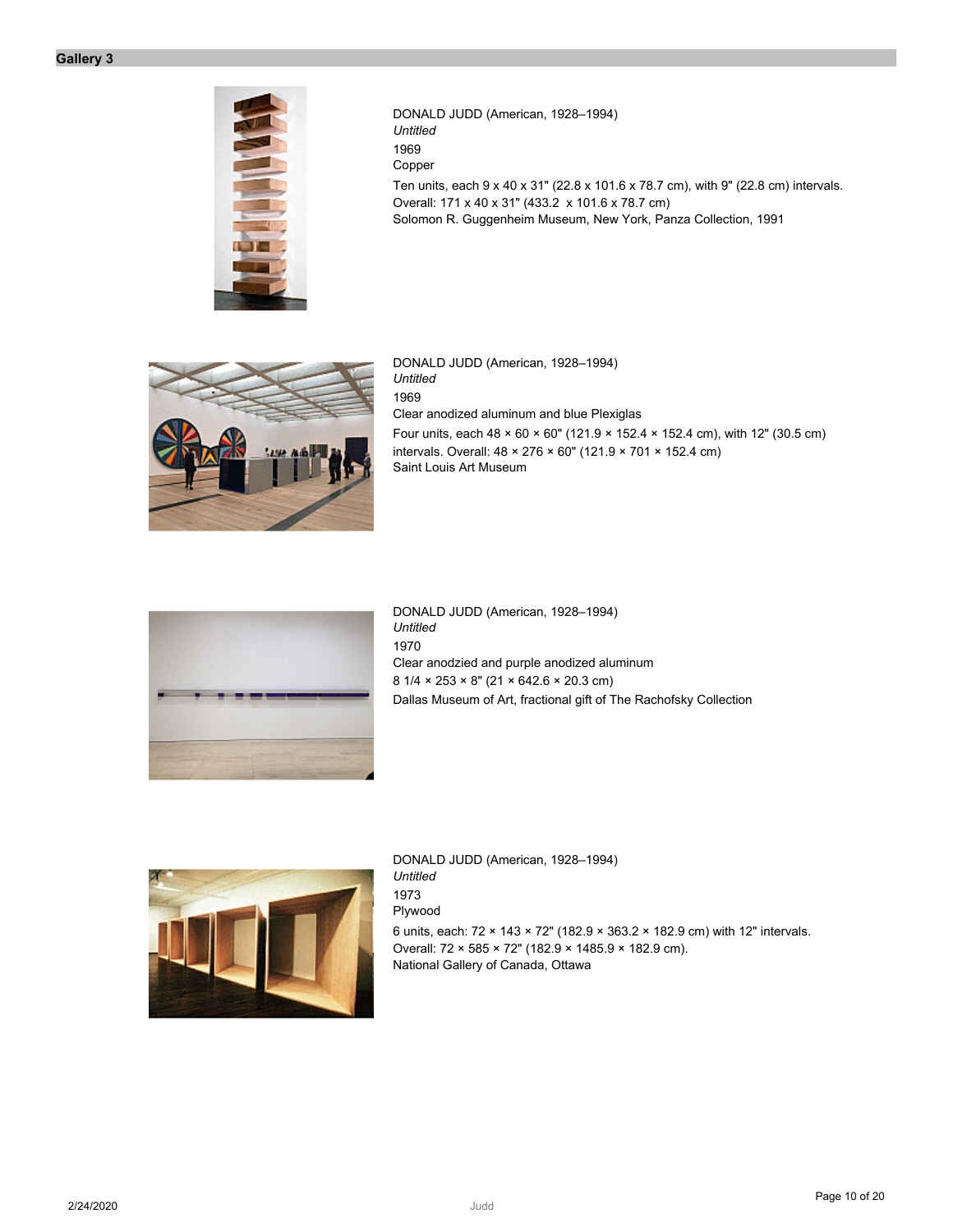

DONALD JUDD (American, 1928–1994) *Untitled* 1973 Brass and blue Plexiglas 33 × 68 × 48" (83.8 × 172.7 × 121.9 cm) Solomon R. Guggenheim Museum, New York, Panza Collection, 1991



DONALD JUDD (American, 1928–1994) *Untitled* 1976-1977 Stainless steel 21 units, each 4 × 27 × 23" (10.2 × 68.6 × 58.4 cm), with 13.5" (34.3 cm) intervals. Overall: 4 × 108 × 230" (10.2 × 274.3 × 584.2 cm) Collection of the Des Moines Art Center. Purchased with funds from the Coffin Fine Arts Trust; Nathan Emory Coffin



DONALD JUDD (American, 1928–1994) *Untitled* 1976 Galvanized iron  $10 \times 72 \times 26$ " (25.4  $\times$  182.9  $\times$  66 cm) Glenstone Museum, Potomac, Maryland



DONALD JUDD (American, 1928–1994) *Untitled* 1977 Stainless steel with red Plexiglas 19 11/16 × 39 3/8 × 19 11/16" (50 × 100 × 50 cm) Artworkers Retirement Society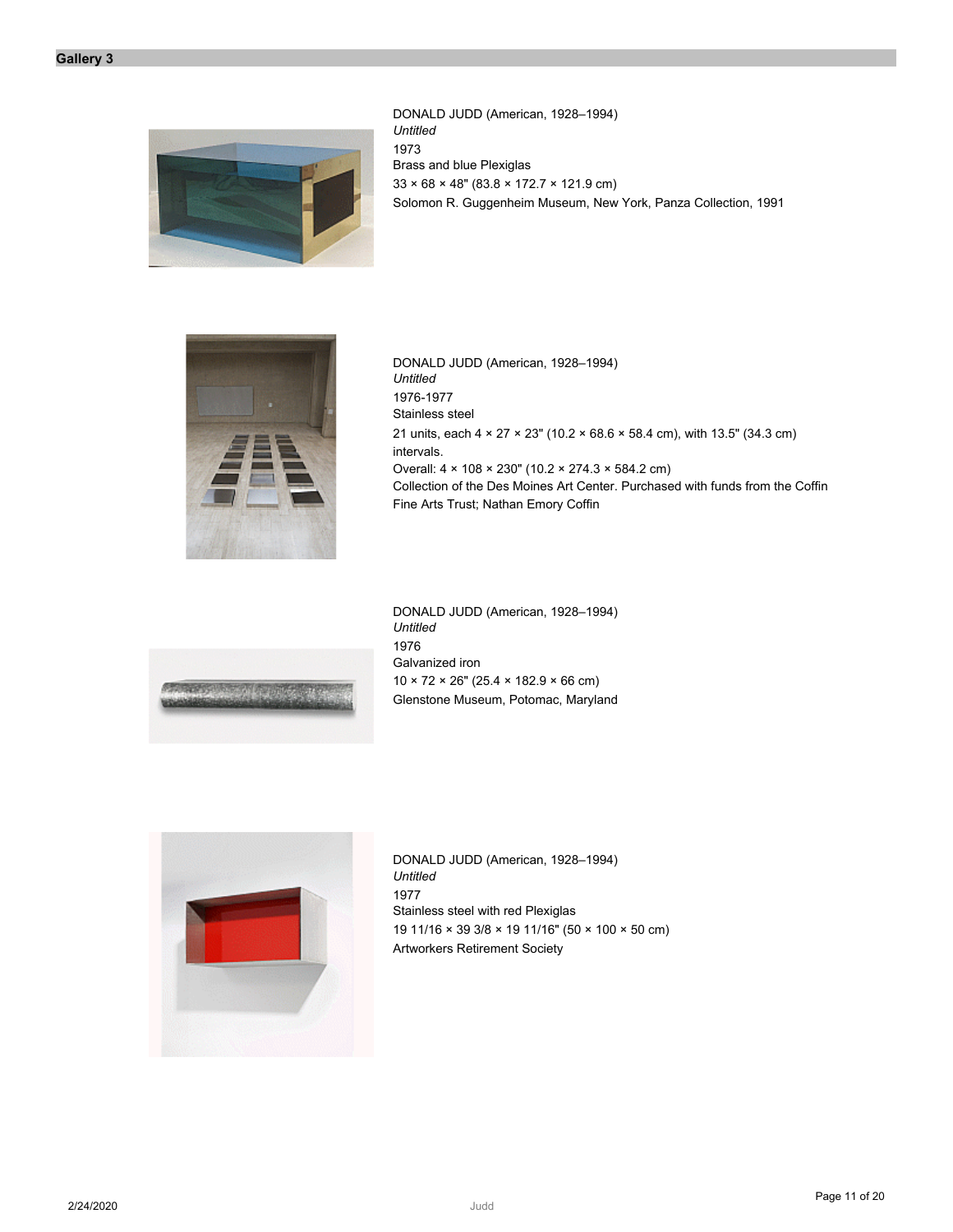| DONALD JUDD (American, 1928-1994)<br><b>Untitled</b><br>1970<br>Felt-tip pen on colored paper<br>17 1/8 x 22" (43.5 x 55.9 cm)<br>The Museum of Modern Art, New York. The Judith Rothschild Foundation<br>Contemporary Drawings Collection Gift (purchase, and gift, in part, of The<br>Eileen and Michael Cohen Collection) |
|------------------------------------------------------------------------------------------------------------------------------------------------------------------------------------------------------------------------------------------------------------------------------------------------------------------------------|
| DONALD JUDD (American, 1928-1994)<br><b>Untitled</b><br>1971<br>Felt-tip pen on colored paper<br>17 1/8 x 22" (43.6 x 55.9 cm)<br>The Museum of Modern Art, New York. Gift of Philip Johnson                                                                                                                                 |
| DONALD JUDD (American, 1928-1994)                                                                                                                                                                                                                                                                                            |

| $-11$                 |  |
|-----------------------|--|
|                       |  |
|                       |  |
| <b>All Commercial</b> |  |

*Untitled* 1974 Pencil on paper Sheet: 22 3/4 × 30 1/8" (57.8 × 76.5 cm) The Museum of Conetmporary Art, Los Angeles. Gift of Councilman Joel Wachs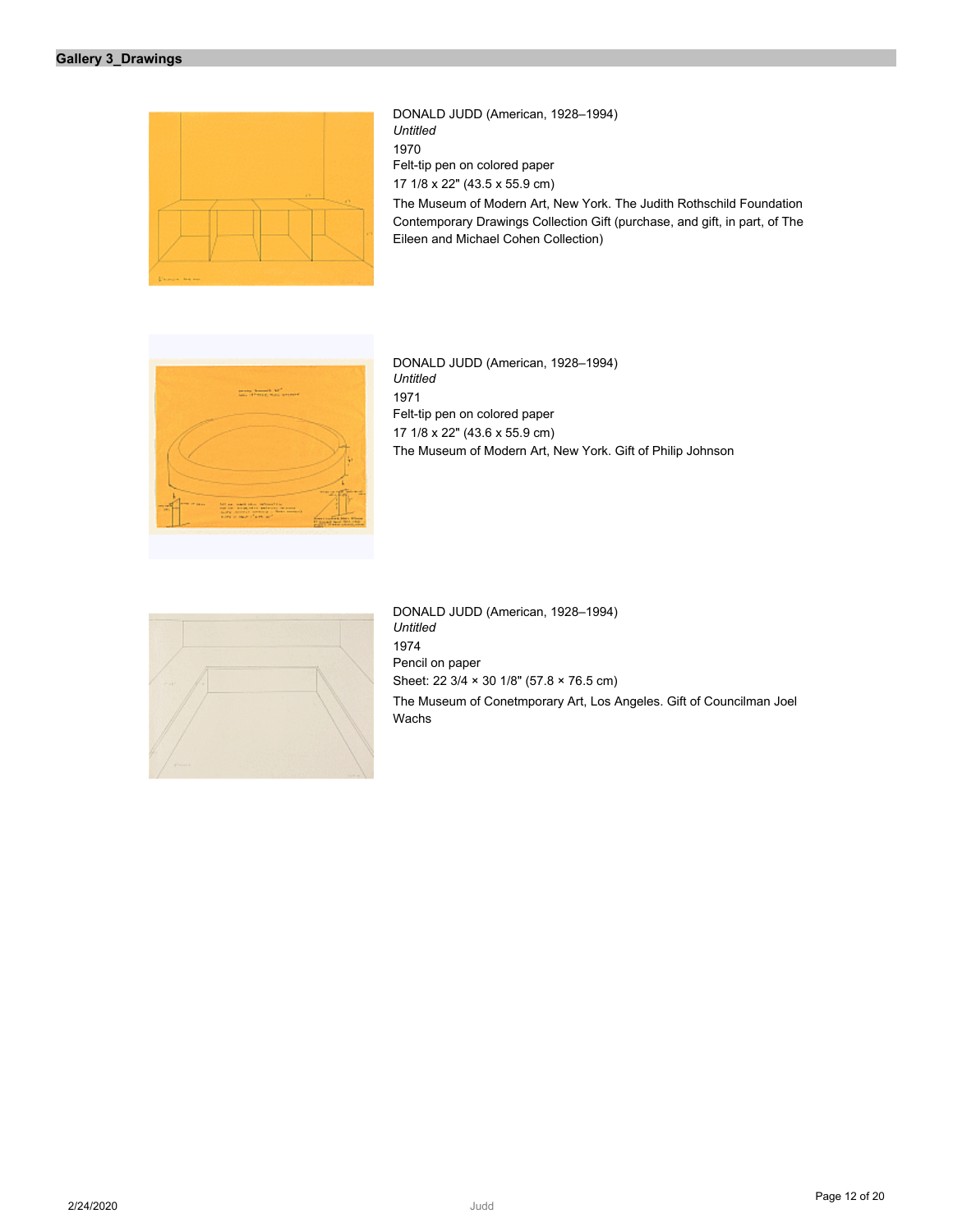

DONALD JUDD (American, 1928–1994) *Untitled* 1980 Red and blue anodized aluminum 8 1/4 × 253 × 8" (21 × 642.6 × 20.3 cm) The Chinati Foundation



DONALD JUDD (American, 1928–1994) *Untitled* 1984 Enameled aluminum 11 13/16 × 141 3/4 × 11 13/16" (30 × 360 × 30 cm) Hausmaninger Collection



DONALD JUDD (American, 1928–1994) *Untitled* 1984 Aluminum with blue over black acrylic sheets Six units, each 19 11/16 × 39 3/8 × 19 11/16" (50 × 100 × 50 cm), installed vertically with 9 13/16" (25 cm) intervals. Overall: 166 3/4 × 39 3/8 × 19 11/16"  $(423.6 \times 100 \times 50 \text{ cm})$ Whitney Museum of American Art, New York. Purchase, with funds from the

Brown Foundation, Inc. in memory of Margaret Root Brown



DONALD JUDD (American, 1928–1994) *Untitled* 1984 Enameled aluminum 11 13/16 × 35 7/16 × 11 13/16" (30 × 90 × 30 cm) Addison Gallery of American Art, Phillips Academy, Andover, MA. Gift of Frank Stella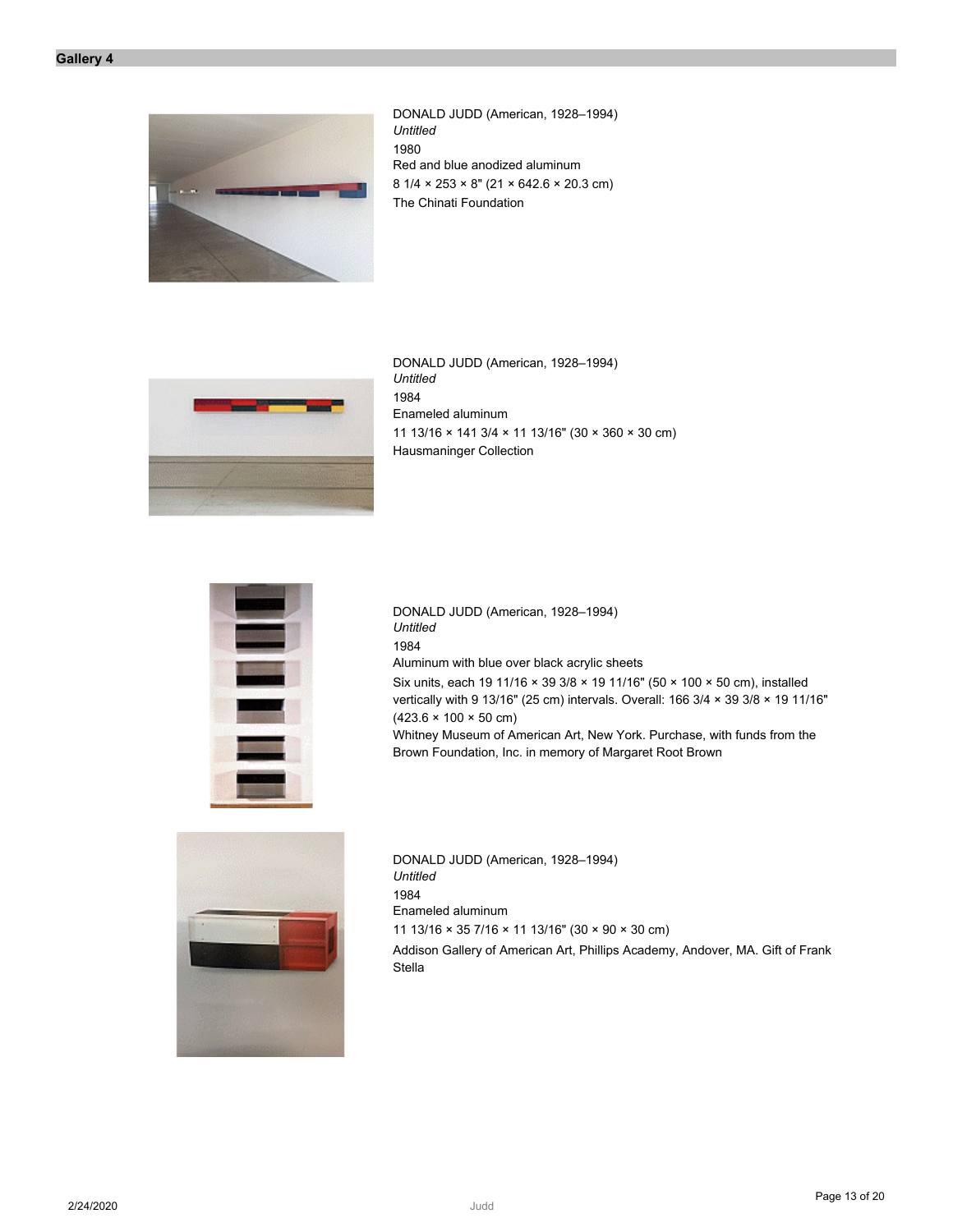DONALD JUDD (American, 1928–1994) *Untitled* 1986 Enameled aluminum 11 13/16 × 141 3/4 × 11 13/16" (30 × 360 × 30 cm) Annemarie Verna Gallery, Zurich





DONALD JUDD (American, 1928–1994) *Untitled* 1986 Aluminum with red Plexiglas Six units, each 19 11/16 × 39 3/8 × 19 11/16" (50 × 100 × 50 cm), installed vertically with 9 13/16" (25 cm) intervals. Private collection, North Haven



DONALD JUDD (American, 1928–1994) *Untitled* 1986 Douglas Fir plywood and orange Plexiglas

6 units, each: 39 3/8 × 39 3/8 × 19 11/16" (100 × 100 × 50 cm) with 19 11/16" (50 cm) intervals. Overall: 98 1/2 x 157 5/8 x 29 1/2" (250.2 x 400.4 x 74.9) Marieluise Hessel Collection, Hessel Museum of Art, Center for Curatorial Studies, Bard College, Annandale-on-Hudson, New York



DONALD JUDD (American, 1928–1994) *Untitled* 1987 Enameled aluminum 11 13/16 × 94 1/2 × 11 13/16" (30 × 240 × 30 cm) Maxine and Stuart Frankel Foundation for Art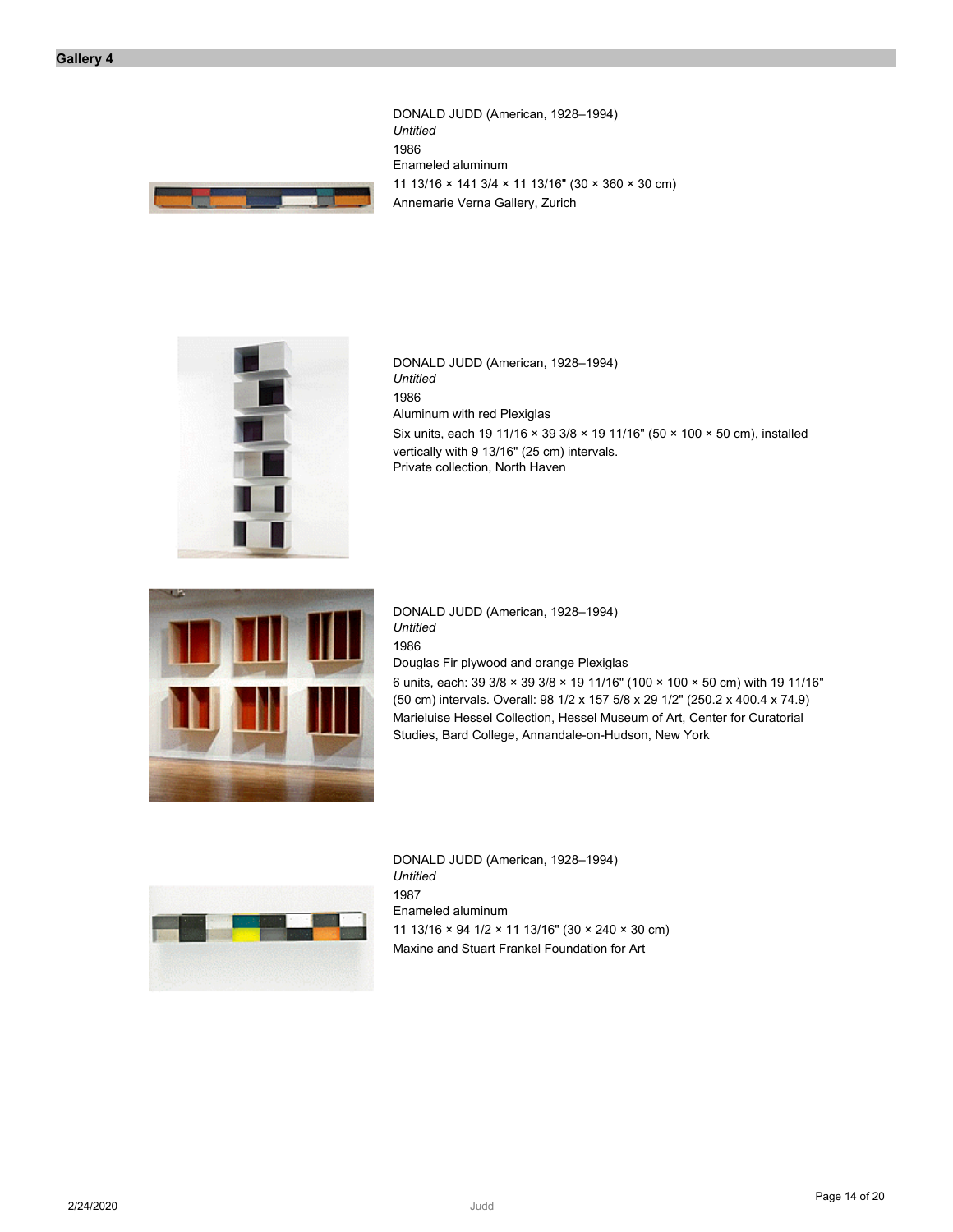

DONALD JUDD (American, 1928–1994) *Untitled* 1988 Portfolio of ten woodcuts composition (see child records): dimensions vary; sheet (each): 23 5/8 x 31 1/2" (60 x 80 cm) The Museum of Modern Art, New York. The Associates Fund



DONALD JUDD (American, 1928–1994) *Untitled* 1989 Anodized aluminum clear 39 3/8 × 78 3/4 × 78 3/4" (100 × 200 × 200 cm) Glenstone Museum, Potomac, Maryland



DONALD JUDD (American, 1928–1994) *Untitled* 1989 Anodized aluminum clear and blue with blue acrylic sheet 39 3/8 × 78 3/4 × 78 3/4" (100 × 200 × 200 cm) Glenstone Museum, Potomac, Maryland



DONALD JUDD (American, 1928–1994) *Untitled* 1989 Anodized aluminum clear and amber acrylic sheet 39 3/8 × 78 3/4 × 78 3/4" (100 × 200 × 200 cm) Glenstone Museum, Potomac, Maryland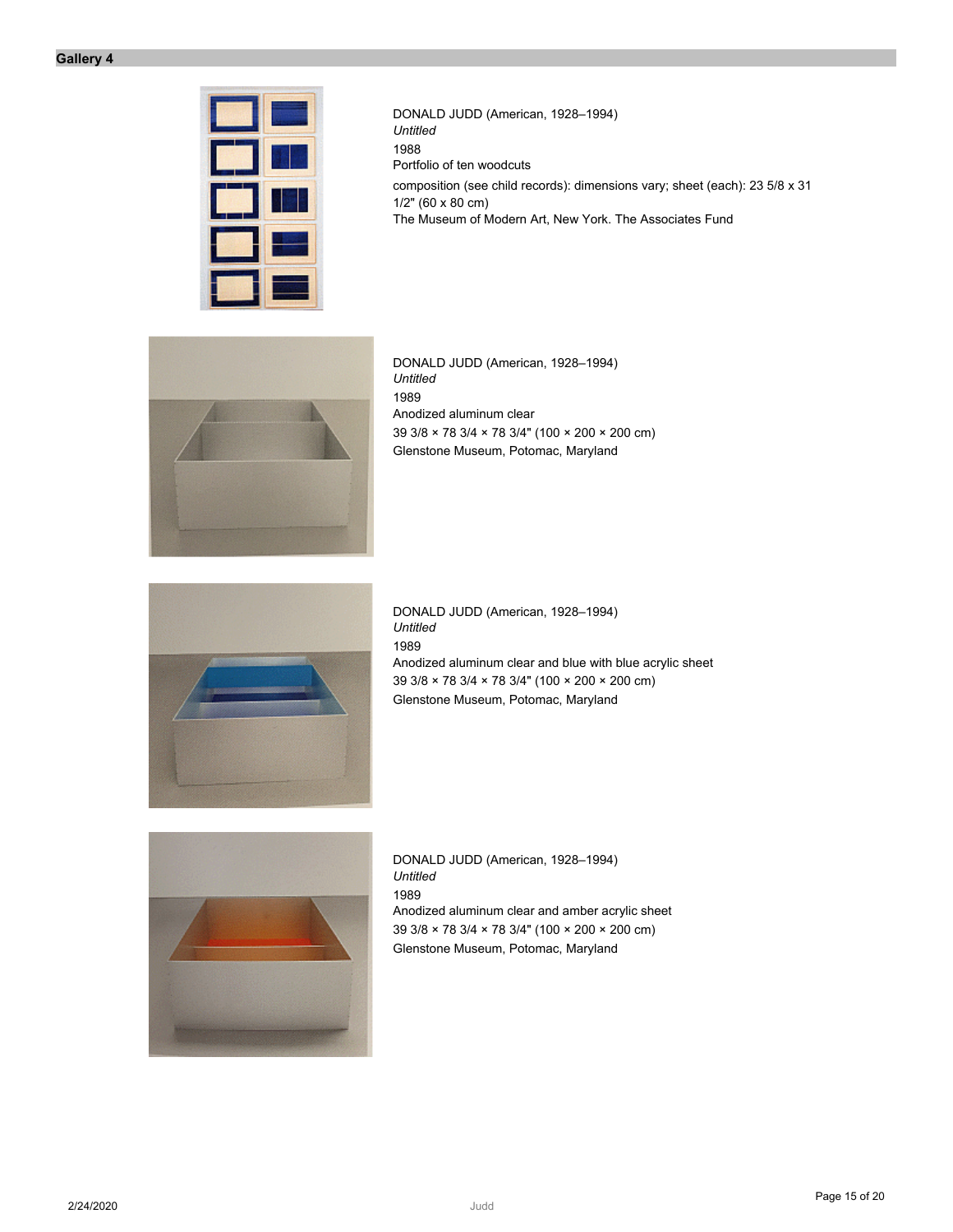

DONALD JUDD (American, 1928–1994) *Untitled* 1989 Anodized aluminum clear and amber and black acrylic 39 3/8 × 78 3/4 × 78 3/4" (100 × 200 × 200 cm) Glenstone Museum, Potomac, Maryland



DONALD JUDD (American, 1928–1994) *Untitled* 1989 Enameled aluminum 11 13/16 × 70 7/8 × 11 13/16" (30 × 180 × 30 cm) Private collection, Belgium



DONALD JUDD (American, 1928–1994) *Untitled* 1990 Black anodized aluminum with clear Plexiglas Ten units, each 9 x 40 x 31" (22.8 x 101.6 x 78.7 cm), with 9" (22.8 cm) intervals. Overall: 171 x 40 x 31" (433.2 x 101.6 x 78.7 cm) Kravis Collection



DONALD JUDD (American, 1928–1994) *Untitled* 1991 Enameled aluminum 59" x 24' 7 1/4" x 65" (150 x 750 x 165 cm) The Museum of Modern Art, New York. Bequest of Richard S. Zeisler and gift of

Abby Aldrich Rockefeller (both by exchange) and gift of Kathy Fuld, Agnes Gund, Patricia Cisneros, Doris Fisher, Mimi Haas, Marie-Josée and Henry R. Kravis, and Emily Spiegel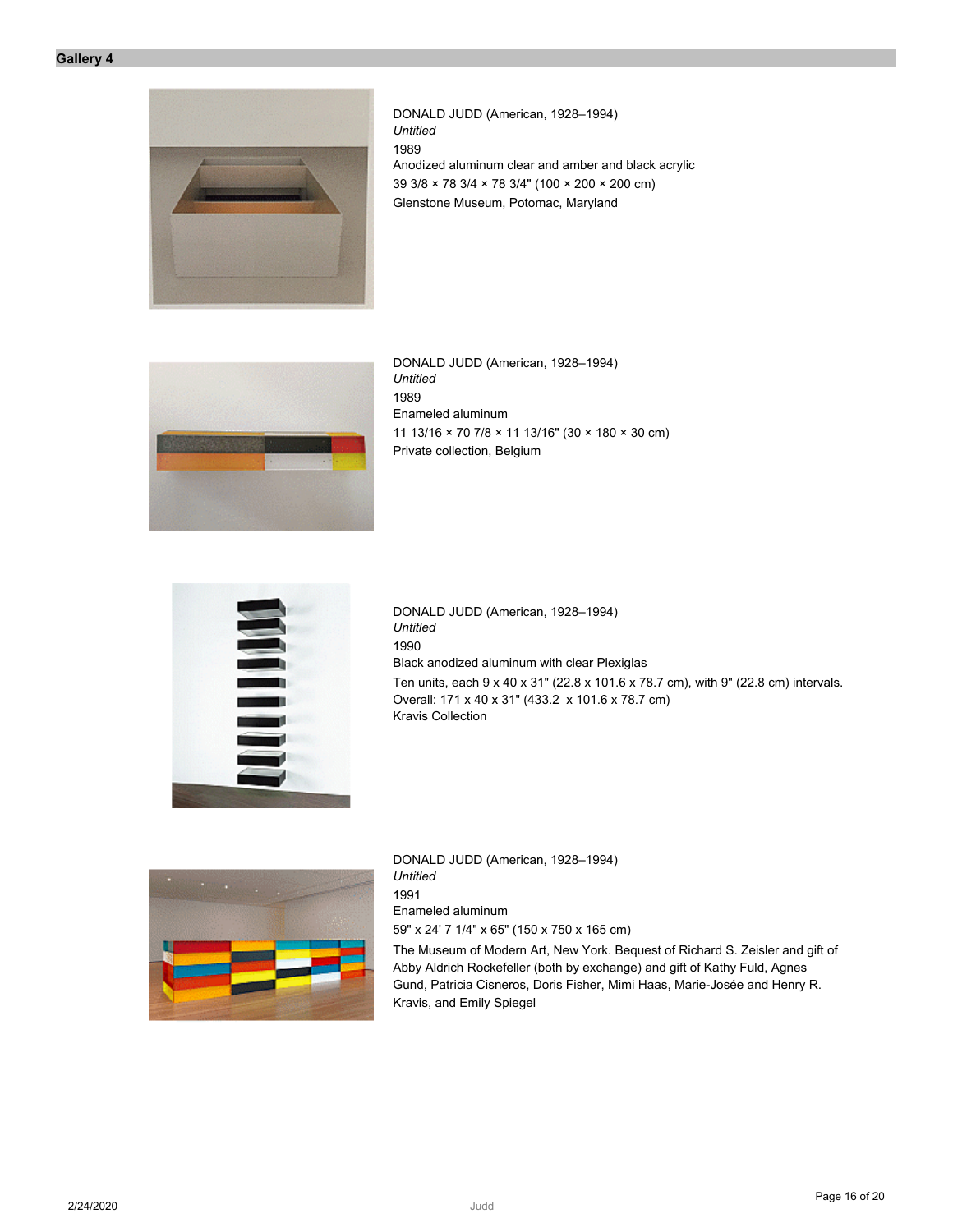

DONALD JUDD (American, 1928–1994) *Untitled* 1991 Douglas fir plywood 39 3/8 × 39 3/8 × 19 11/16" (100 × 100 × 50 cm) Collection of Constance R. Caplan, Baltimore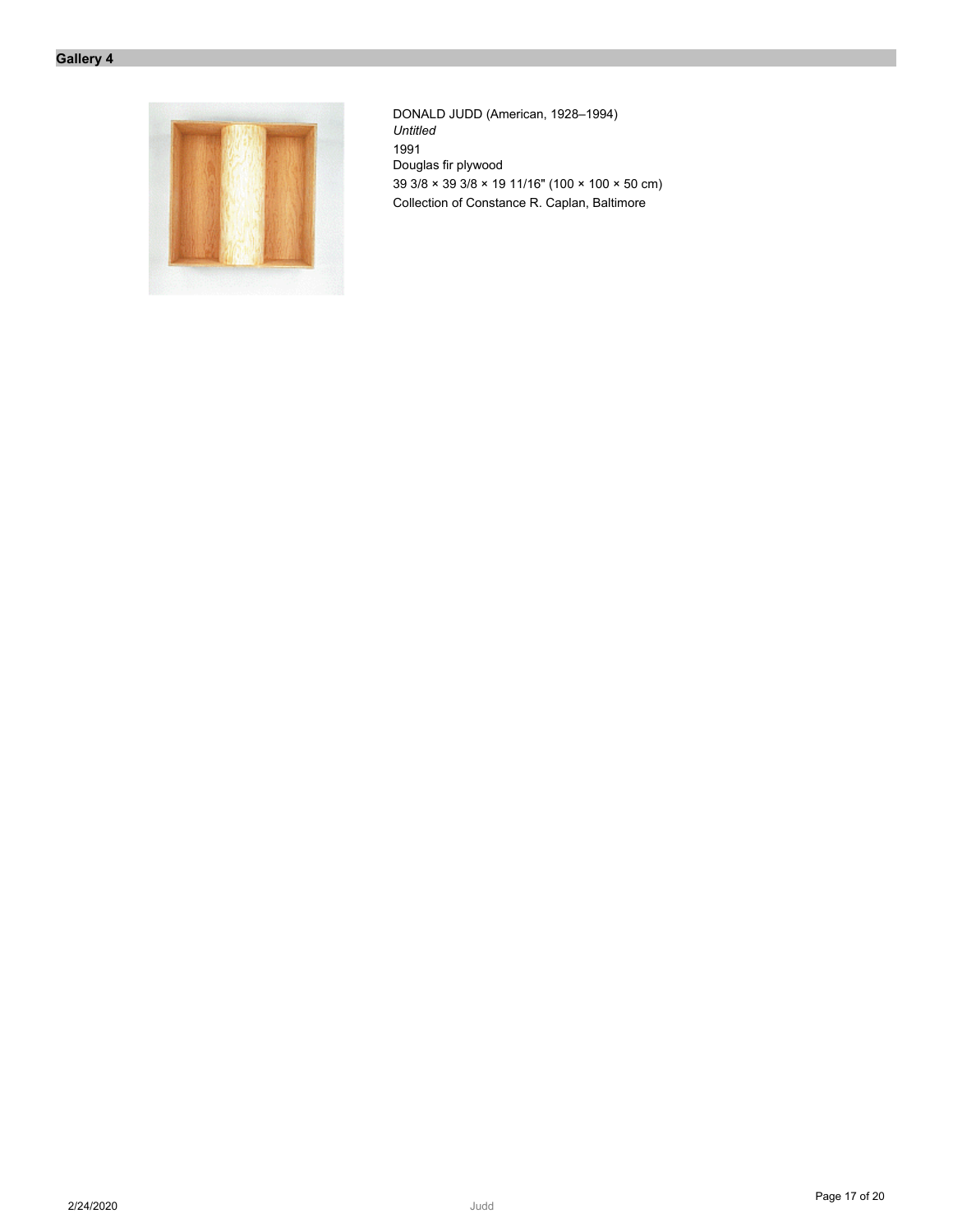

DONALD JUDD (American, 1928–1994) *Untitled* 1984 Color samples from RAL chart and pencil on paper Sheet: 13 1/4 × 9 3/8" (33.7 × 23.8 cm) Judd Foundation



DONALD JUDD (American, 1928–1994) *Untitled* 1984 Color samples from RAL chart and pencil on paper Sheet: 9 3/8 × 13 1/4" (23.8 × 33.7 cm) Judd Foundation



DONALD JUDD (American, 1928–1994) *Untitled* 1986 Color samples from RAL chart and pencil on paper Sheet: 9 3/8 × 13 1/4" (23.8 × 33.7 cm) Judd Foundation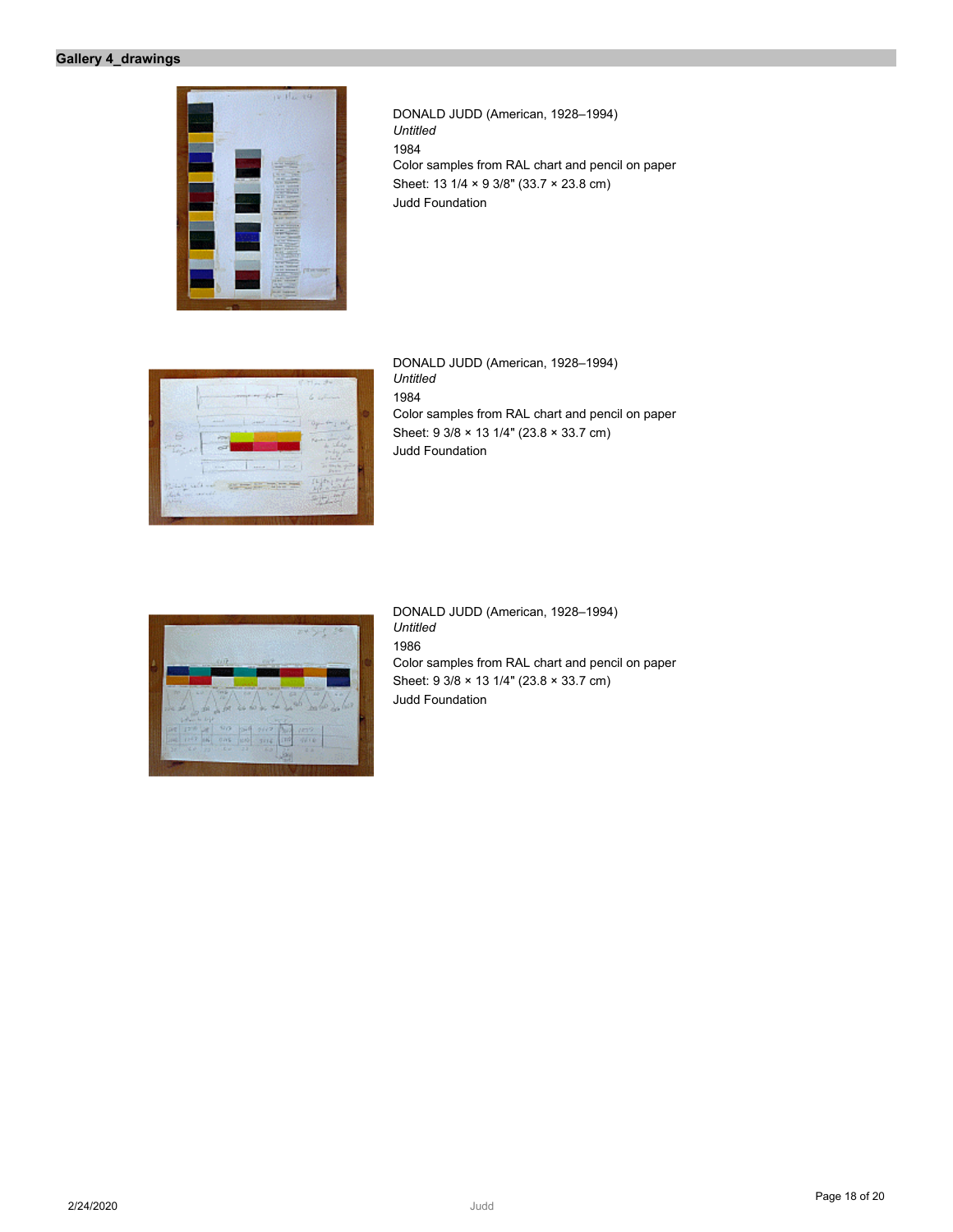# **Gallery 4\_Outside**



DONALD JUDD (American, 1928–1994) *Untitled* 1992 Cor-ten steel and green, yellow, purple, ivory, orange, and black acrylic sheets 6 units, each: 19 11/16 × 39 3/8 × 19 11/16" (50 × 100 × 50 cm) with 19 11/16" (50 cm) intervals Artworkers Retirement Society